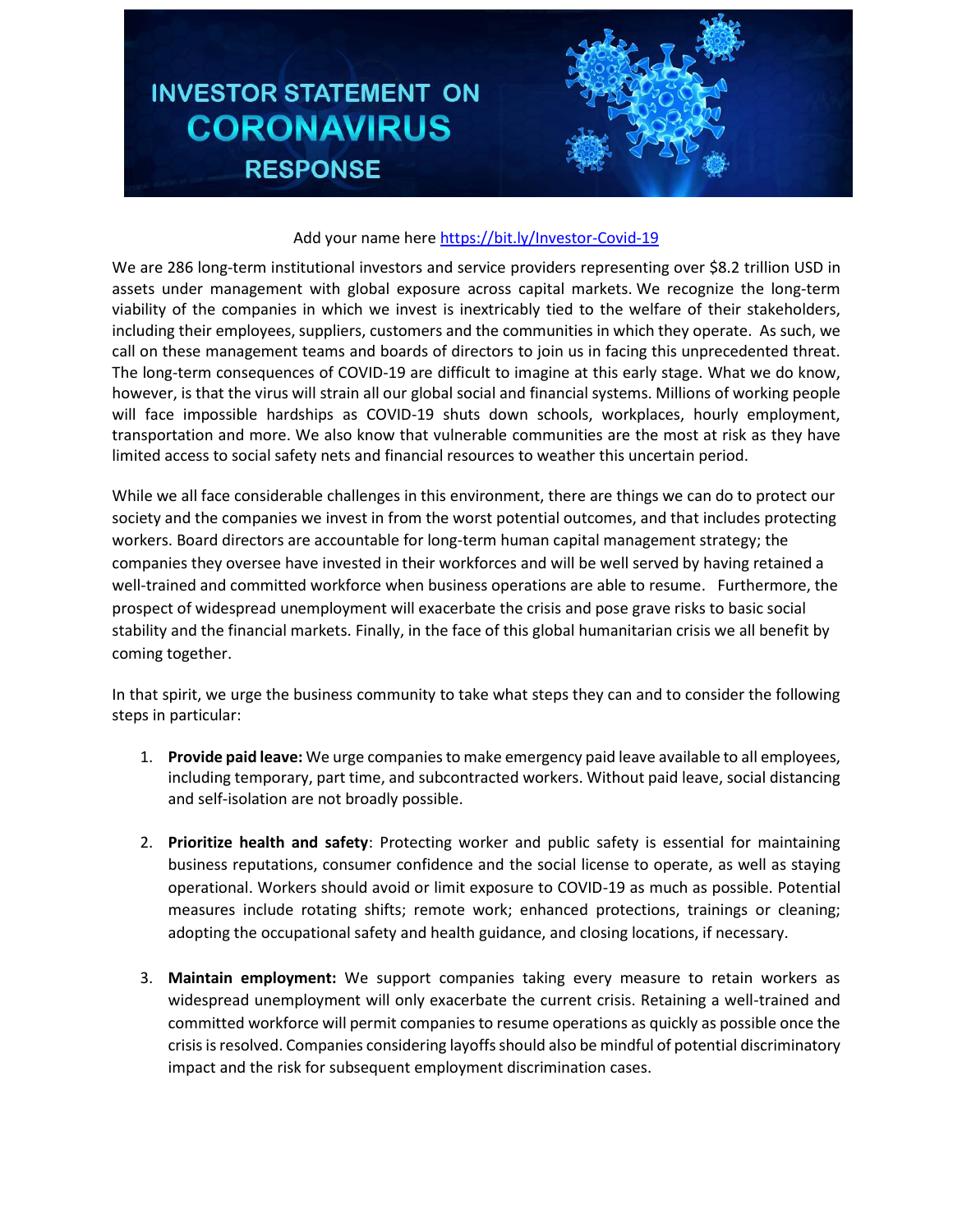- 4. **Maintain supplier/customer relationships:** As much as possible, maintaining timely or prompt payments to suppliers and working with customers facing financial challenges will help to stabilize the economy, protect our communities and small businesses and ensure a stable supply chain is in place for business operations to resume normally in the future.
- 5. **Financial prudence:** During this period of market stress, we expect the highest level of ethical financial management and responsibility. As responsible investors, we recognize this may include companies' suspending share buybacks and showing support for the predicaments of their constituencies by limiting executive and senior management compensation for the duration of this crisis.

We hope companies and their boards will consider measures beyond these recommendations, particularly those that are faring well in these difficult times. Such measures may include childcare assistance, hazard pay, assistance in accessing government support programs, employer-paid health insurance for laid off workers, or deploying resources to address the current needs related to the pandemic. While we acknowledge many of these recommendations may be out of reach, over the last several years we have seen corporations show leadership by using their power as a force for tremendous good. This leadership is critically needed as we face COVID-19 together.

Signed:

**Domini Impact Investments LLC Interfaith Center on Corporate Responsibility**

**Office of the New York City Comptroller Scott M. Stringer**

| <b>100% Sustainability</b>                 | <b>American Baptist Home Mission Society</b> |
|--------------------------------------------|----------------------------------------------|
| <b>Abacus Wealth Partners</b>              | <b>American Federation of Teachers</b>       |
| <b>Access Strategies Fund</b>              | <b>American Friends Service Committee</b>    |
| <b>Achmea Investment Management</b>        | Anima Sgr                                    |
| <b>Addenda Capital</b>                     | <b>APG</b>                                   |
| <b>Adrian Dominican Sisters, Portfolio</b> | <b>Aquinas Associates.com</b>                |
| <b>Advisory Board</b>                      | Arabesque                                    |
| <b>Affirmative Investment Management</b>   | <b>Arcobaluce Sustainable Value Advisory</b> |
| <b>AFL-CIO</b>                             | <b>Arisaig Partners</b>                      |
| <b>AJO</b>                                 | <b>As You Sow</b>                            |
| <b>Align Impact</b>                        | <b>ASN Bank / ASN Investment Funds</b>       |
| Alken Asset Management Ltd                 | <b>Atkinson Foundation</b>                   |
| <b>Altum Faithful Investing</b>            | <b>AvantFaire Investment Management</b>      |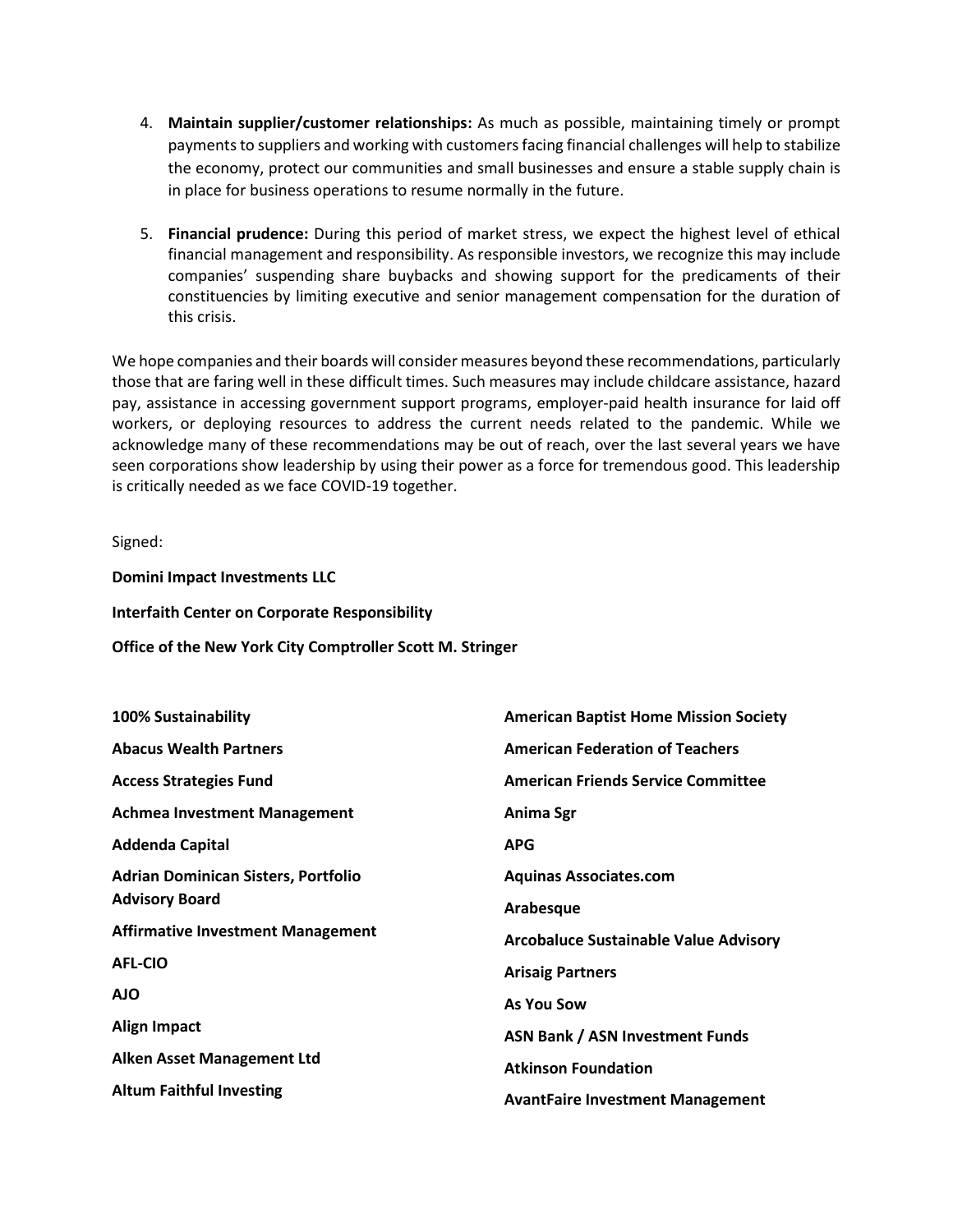**Aviva Investors Azzad Asset Management BancoPosta Fondi Sgr Bank J. Safra Sarasin BC Government and Services Employees' Union Bell Asset Management Benedictine Coalition for Responsible Investment BMO Global Asset Management Bon Secours Mercy Health Boston Common Asset Management Boston Trust Walden Brethren Foundation Funds California Catholic Congregations for Responsible Investing Canada Post Corporation Pension Plan CCLA CCOO FP CCRIM - Coalition on Corporate Responsibility in Indiana and Michigan Chicago City Treasurer Christian Brothers Investment Services Church Commissioners for England Church Investment Group Church of England Pensions Board Church of the Brethren Benefit Trust Citizen and Shareholder - Investor Clean Yield Asset Management COMETA FONDO PENSIONE Cometa Fondo Pensione**

**Committee on Mission Responsibility Through Investment of the Presbyterian Church U.S.A. Common Interests CommonSpirit Health Communications Workers of America Community Capital Management, Inc. Congregation of Holy Cross, Moreau Province Congregation of Sisters of St. Agnes Congregation of St. Basil Congregation of St. Joseph Congregation of the Sisters of St. Joseph of Peace Connecticut State Treasurer Shawn T. Wooden CoreCommodity Management, LLC Cornerstone Capital Group CorpGov.net Corporate Responsibility office - The Province of Saint Joseph of the Capuchin Order CREA: Center for Reflection, Education and Action CRIC – Association for the Promotion of Ethics and Sustainability in Investment CtW Investment Group Dana Investment Advisors Daughters of Charity, Province of St. Louise Daughters of the Holy Spirit Delaware State Treasurer Domini Impact Investments LLC Dominican Sisters ~ Grand Rapids Dominican Sisters of Mission San Jose**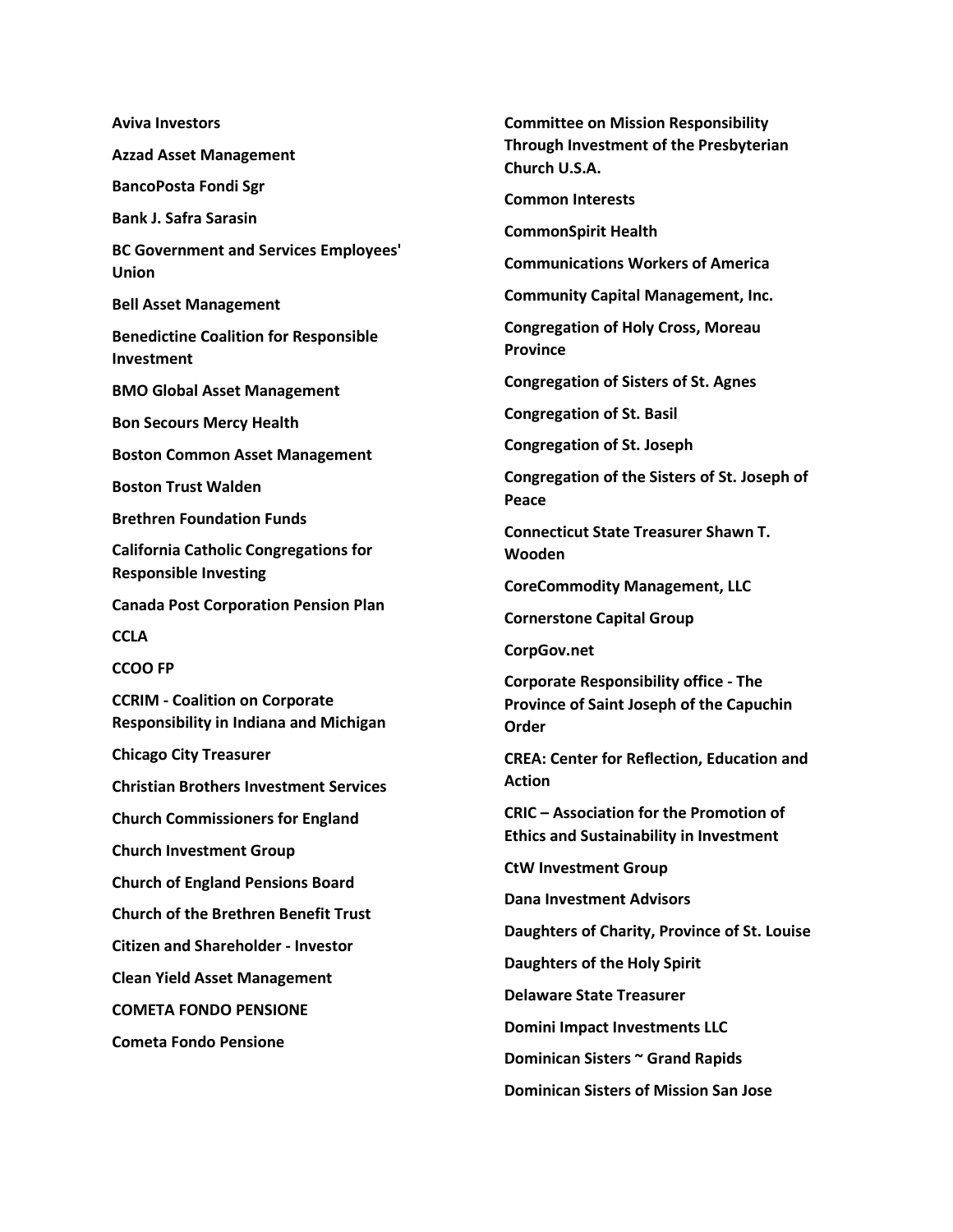**Dominican Sisters of San Rafael Dominican Sisters of Sinsinawa Ecofi Investissements EdenTree Investment Management EOS at Federated Hermes on behalf of his stewardship clients Epic Consulting LLC Epoch Investment Partners Inc Ethical Partners Funds Management Ethos Foundation, Switzerland Etica Sgr - Responsible Investments Everence and the Praxis Mutual Funds FAMA Investimentos FHI Ventures Figure 8 Investment Strategies First Affirmative Financial Network Fondo de Pensiones de Empleados de Telefónica Fondo Italiano d'Investimento SGR S.p.A. Franciscan Sisters of Allegany NY Franciscan Sisters of Perpetual Adoration Friends Committee on National Legislation Friends Fiduciary Corporation Friends Provident Foundation Future Super Geneva Agape Foundation GFED Give Inc Global Alpha Capital Management Ltd. Global Green Green America (endowment) Greenvest**

**Grey Nuns of the Sacred Heart GRID 202 Partners Harrington Investments, Inc. HSBC Global Asset Management Hymans Robertson Staff Pension Plan IBEW Ides Capital Management LP IG Wealth Management Illinois State Treasurer Michael Frerichs Impact Investors Impax Asset Management Inherent Group, LP Int'l Assoc. of Sheet Metal, Air, Rail and Transportation Workers (SMART) Interfaith Center on Corporate Responsibility International Brotherhood of Teamsters Invesco Investor Advocates for Social Justice Investor Environmental Health Network Investor Voice Jessie Smith Noyes Foundation Jesuit Committee on Investment Responsibility Jesuits of Canada Jesuits of the US Central and Southern Province JLens Investor Network JSA Sustainable Wealth Management Karner Blue Capital Kempen Capital Management KLP La Banque Postale Asset Management**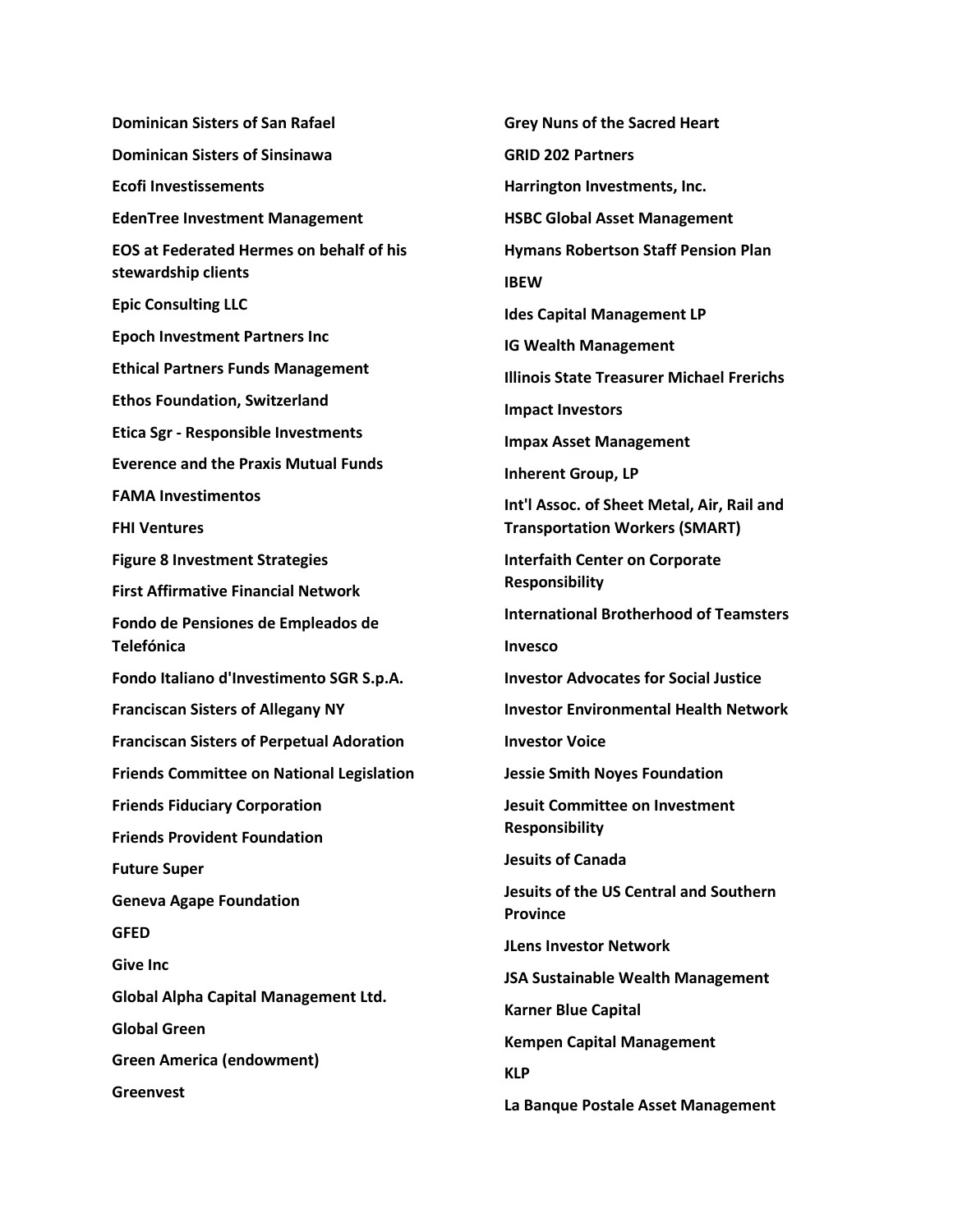**Lankelly Chase Foundation Local Authority Pension Fund Forum Local Pensions Partnership Los Angeles Capital Management & Equity Research, Inc. LPL Financial Mackenzie Investments Maitri Asset Management Pte Ltd Malk Partners Man Group Marist Fathers and Brothers Maryknoll Fathers and Brothers Maryknoll Sisters Maryland Province of the Society of Jesus Mercy Investment Services, Inc. Mergence Investment Managers Mirova Missionary Oblates/OIP Trust Missionary Sisters of the Sacred Heart Montanaro Asset Management Nathan Cummings Foundation Natural Investments NCH Capital Inc. NEI Investments New York City Comptroller Scott M. Stringer Newground Social Investment Nia Impact Capital Nordea Asset Management Northern LGPS NorthStar Asset Management, Inc.**

**Northwest Coalition for Responsible Investment Northwest Women Religious Investment Trust Office of Rhode Island General Treasurer Seth Magaziner Öhman Fonder Oneida Nation - Trust Enrollment Committee Oregon State Treasurer Ostrum AM Oxfam America P+ Pacifica Partners Inc. Parnassus Investments Pax World Funds Pension Plan of The United Church of Canada Pensions Caixa 30 (PC30) PHITRUST PIRC Ltd Plan de Pensiones Asociado de UGT Polden-Puckham Charitable Foundation Poste Vita Prentiss Smith & Company, Inc. Presentation of Dubuque, Iowa Priests of the Sacred Heart, US Province Principled Investing LLC Province of St. Mary of the Capuchin Order Proxy Impact Raiffeisen Capital Management Reform Pension Board**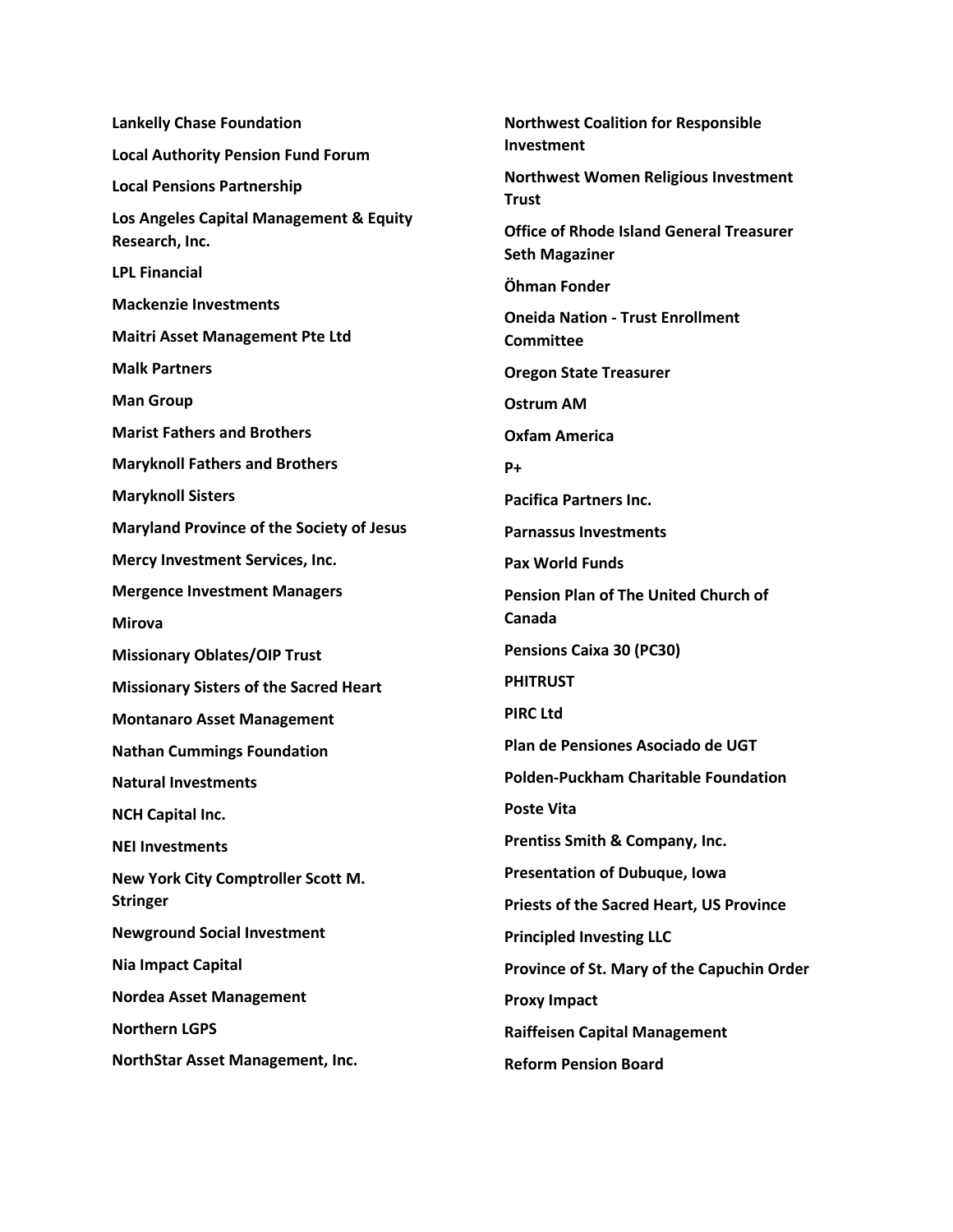**Region VI Coalition for Responsible Investment Religious of the Sacred Heart of Mary WAP Resona Asset Management Co., Ltd. Responsible Asset Allocator Initiative at New America Responsible Sourcing Network Reynders, McVeigh Capital Management LLC, Riverwater Partners Robasciotti & Phillipson Robeco RobecoSAM Robert F. Kennedy Human Rights Compass Investor Program RRSE Sarasin & Partners LLP School Sisters of Notre Dame Cooperative Investment Fund School Sisters of St. Francis SEIU Seventh Generation Interfaith Coalition for Responsible Investment SHARE ShareAction SharePower Responsible Investing Sierra Club Foundation Silicon Private Wealth, LLC Sisters of Bon Secours USA Sisters of Charity of Nazareth Sisters of Charity of New York Sisters of Charity of Saint Elizabeth Sisters of Charity of the Blessed Virgin Mary**

**Sisters of Charity, Halifax Sisters of Mary Reparatrix Sisters of Saint Joseph of Chestnut Hill, Philadelphia, PA Sisters of St Joseph of Carondelet Sisters of St Ursula of the Blessed Virgin of NY York Sisters of St. Francis Sisters of St. Francis Charitable Trust, Dubuque Sisters of St. Francis of Philadelphia Sisters of St. Francis, Dubuque Sisters of St. Joseph of Brentwood NY Sisters of St. Joseph of Orange Sisters of St. Joseph of Springfield Sisters of the Holy Cross Sisters of the Holy Names of Jesus and Mary Sisters of the Holy Names of Jesus and Mary U.S.-Ontario Province Sisters of the Humility of Mary Sisters of the Presentation of the Blessed Virgin Mary New Windsor, NY Sisters of the Presentation of the BVM of Aberdeen SD Sisters of the Redeemer Skye Advisors LLC Socially Responsible Investment Coalition Sophia University St. Mary's Institute Stardust Stray Dog Capital Sustainable Value Investors Sustainalytics**